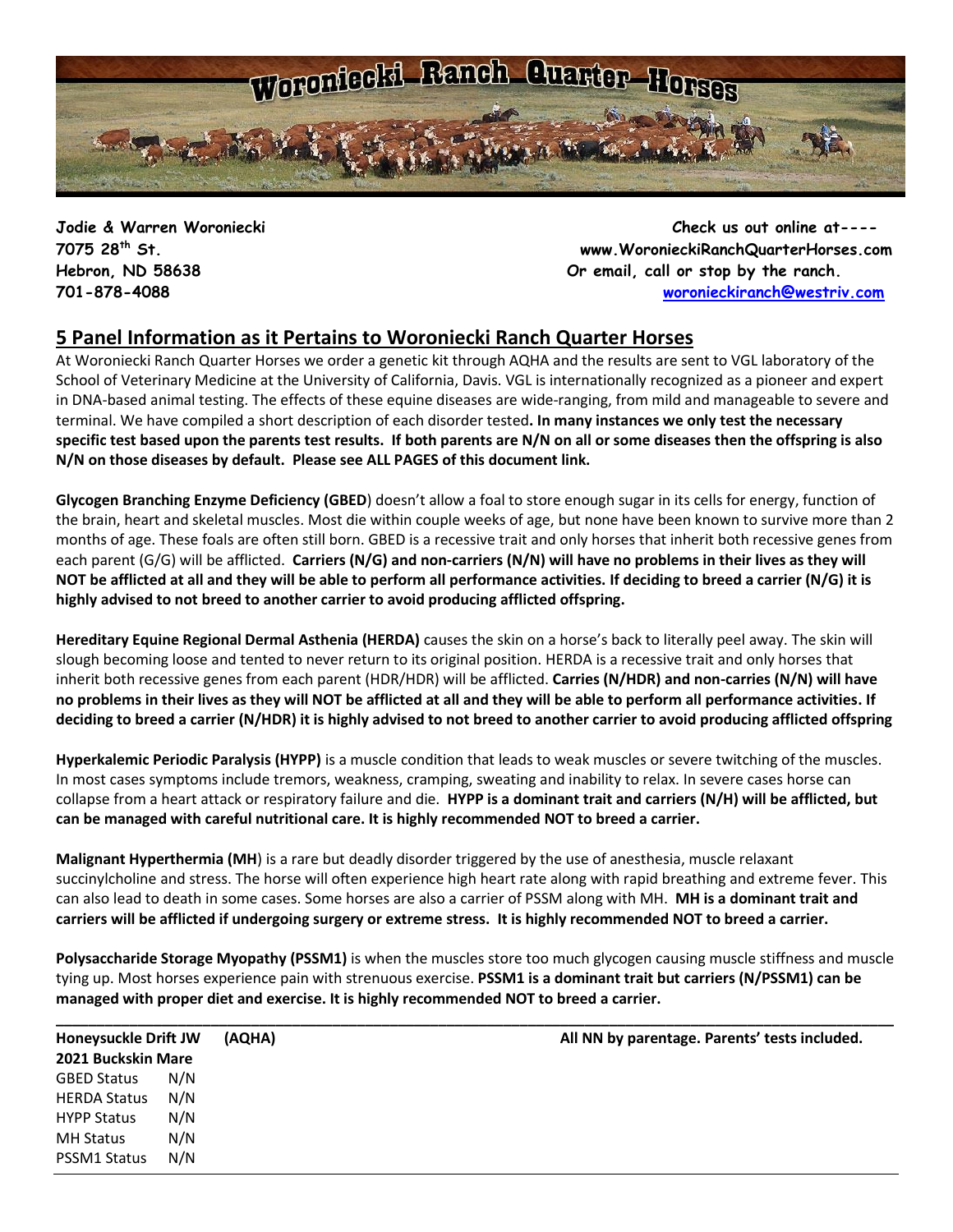#### UNIVERSITY OF CALIFORNIA, DAVIS

BERKELEY • DAVIS • IRVINE • LOS ANGELES • MERCED • RIVERSIDE • SAN DIEGO • SAN FRANCISCO

VETERINARY GENETICS LABORATORY SCHOOL OF VETERINARY MEDICINE ONE SHIELDS AVENUE DAVIS, CALIFORNIA 95616-8744

**HERDA** 

TELEPHONE: (530) 752-2211



FAX: (530) 752-3556

## AQHA GENETIC DISEASE PANEL TEST RESULTS

AMERICAN OUARTER HORSE ASSOCIATION P.O. BOX 200 AMARILLO, TX 79168-0001

**N/N** 

| <b>TEGI RECOLLS</b>   |                     |  |  |  |  |
|-----------------------|---------------------|--|--|--|--|
| Case:                 | QHA192970           |  |  |  |  |
| <b>Date Received:</b> | 11-May-2015         |  |  |  |  |
| <b>Print Date:</b>    | 15-May-2015         |  |  |  |  |
| <b>Report ID:</b>     | 9633-4604-1417-2011 |  |  |  |  |

Verify report at www.vgl.ucdavis.edu/myvgl/verify.html Reg: 4343282

| Horse: WALTER O RIELLY |               | Reg: 4343282                                                  |
|------------------------|---------------|---------------------------------------------------------------|
| $YOR \cdot 2000$       | Sex: Stallion | Alt. ID: 5067985<br><b>Breed: Quarter Horse</b>               |
| Sire: BRADYWOOD        |               | Reg: 3190953                                                  |
| Dam: LACYS KEEPSAKE    |               | Reg: 3169660                                                  |
| <b>GBED</b>            | N/N           | N/N - Normal - Does not possess the disease-causing GBED gene |
| <b>HERDA</b>           | <b>N/N</b>    | N/N - Normal - horse does not have the HERDA gene             |

**HYPP** N/N N/N - Normal - horse does not have the MH gene MH **N/N** N/N - Normal - horse does not have the PSSM1 gene **PSSM1**  $N/N$ 

GBED - Glycogen Branching Enzyme Deficiency. Fatal disease of newborn foals caused by defect in glycogen storage. Affects heart and skeletal muscles and brain. Inherited as recessive disease.

N/N - Normal - Docs not possess the disease-causing HYPP gene

HERDA - Hereditary Equine Regional Dermal Asthenia. Skin disease characterized by hyperextensible skin, scarring, and severe lesions along the back of affected horses. Typical onset is around 2 years of age. Inherited as a recessive disease.

HYPP - Hyperkalemic Periodic Paralysis. Muscle disease caused by defect in sodium channel gene that causes involuntary muscle contraction and increased level of potassium in blood. Inherited as dominant disease. Two copies of defective gene produce more severe signs than one copy.

MH - Malignant Hyperthermia. Rare but life-threatening skeletal muscle disease triggered by exposure to volatile anesthetics (halothane), depolarizing muscle relaxants (succinylcholine), and stress. Presumed inheritance as dominant disease.

PSSMI - Polysaccharide Storage Myopathy Type 1. Muscle disease characterized by accumulation of abnormal complex sugars in skeletal muscles. Signs include muscle pain, stiffness, skin twitching, sweating, weakness and reluctance to move. Inherited as a dominant disease.

GBED testing performed under a license agreement with the University of Minnesota. HERDA testing performed under a license agreement with the University of California, Davis. PSSM1 testing performed under a license agreement with the American Quarter Horse Association.